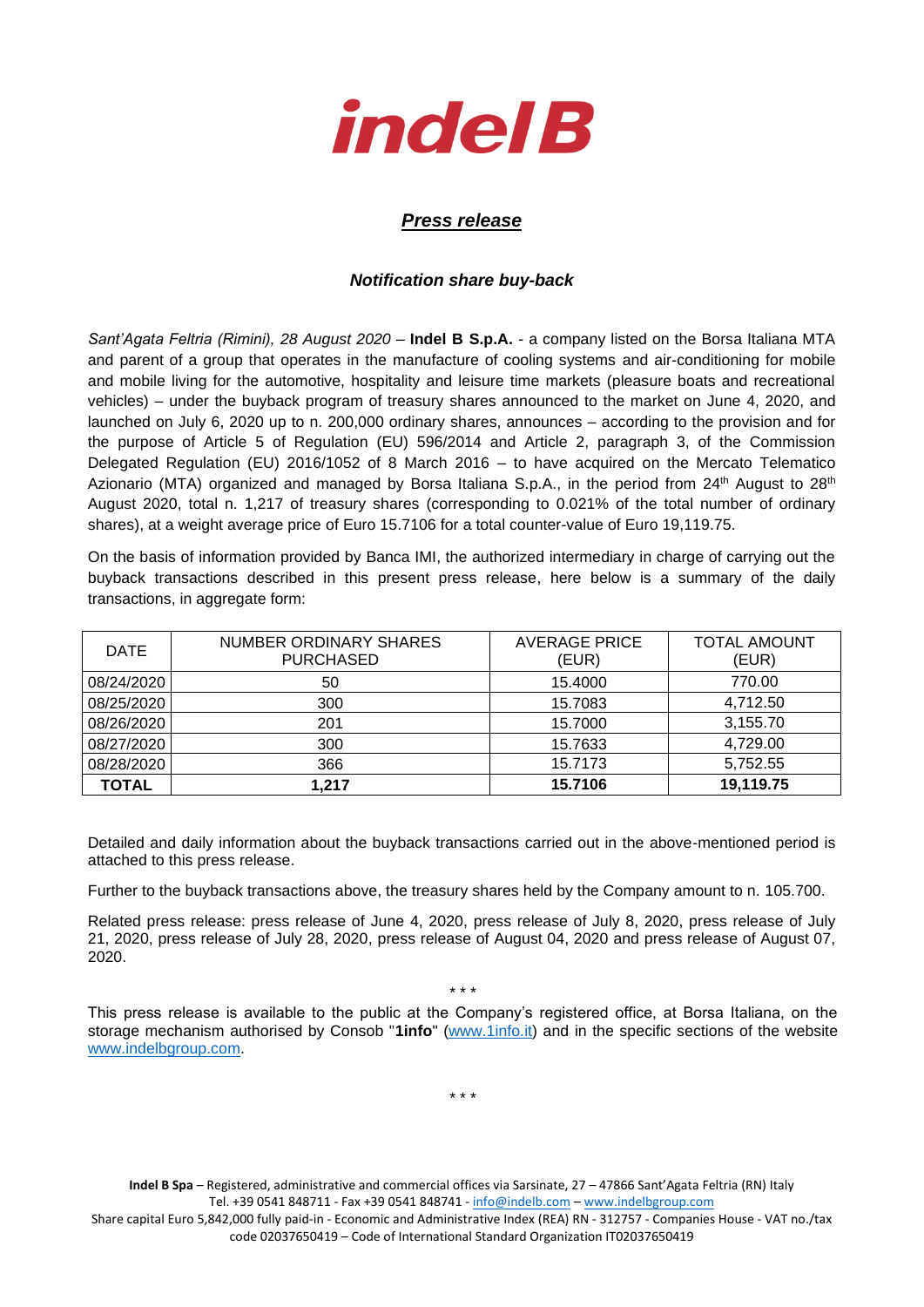*Indel B S.p.A. is a company listed on the MTA segment of the Italian stock exchange and is controlled by AMP.FIN S.r.l., in turn held entirely by the Berloni family. Indel B S.p.A. heads an important Group that operates worldwide and* has been active for the last 50 years in the mobile cooling sector applicable to the Automotive, Leisure time and Hospitality cooling segments. The Group also operates in mobile climate control, with specific reference to the *Automotive market, represented by commercial vehicles, minibuses, ambulances, agricultural and earth-moving machinery, and in the Cooling Appliances sector, which mainly comprises cellars for storing wine and small refrigerators for storing milk. The company has a market cap of approximately Euro 92 million.*

## **Contact details**

| <i>INDEL B</i>              | POLYTEMS HIR                   | FAST-COM                       |
|-----------------------------|--------------------------------|--------------------------------|
| CFO & IR                    | IR and Financial Disclosures   | Media Relations                |
| Mirco Manganello            | Bianca Fersini Mastelloni      | Paolo Santagostino             |
| +39 0541 848 711            | +39 06.69923324; +39 336742488 | +39 349 3856585                |
| mirco.manganello@indelb.com | b.fersini@polytemshir.it       | paolo.santagostino@fast-com.it |